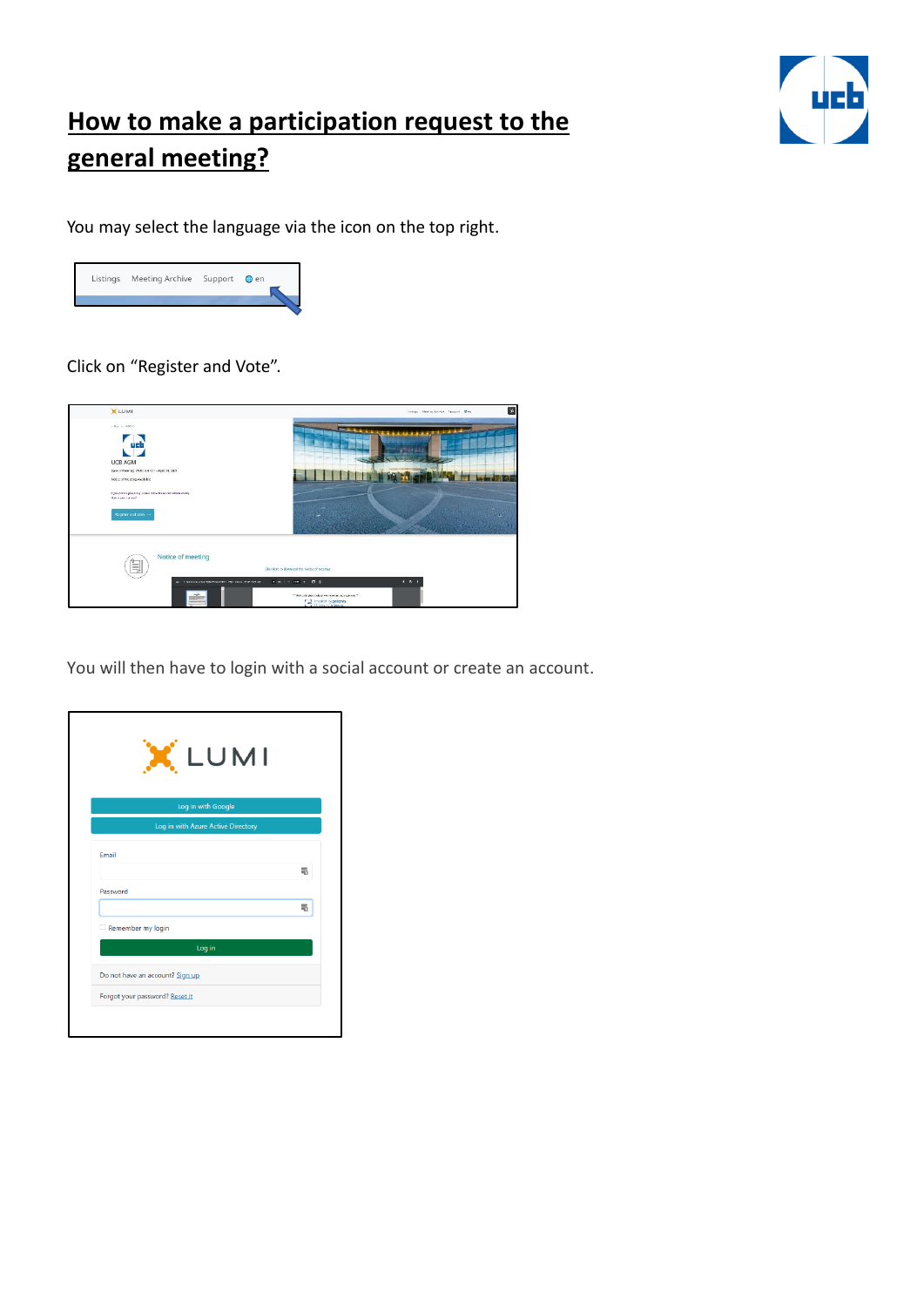

If you have previously entered a meeting request, you will see an intermediary screen showing meeting requests. If not, you will see the below screen and fill in the required information. Please make sure all fields (including your share dealings details) are filled in before clicking on save.

|                                           |                   | <b>AGM 2021</b> |              | Back | Save |
|-------------------------------------------|-------------------|-----------------|--------------|------|------|
|                                           | Title             | Given Names     | Family Name  |      |      |
| Your full name as it appears on register: | Mr                | Bobby           | Thorpe       |      |      |
| <b>Citizenship:</b>                       | United Kingdom    |                 | $\checkmark$ |      |      |
| National ID:                              | UK123456789       |                 |              |      |      |
| Email:                                    | thorr04@gmail.com |                 |              |      |      |
| Your share dealing details:               |                   |                 |              |      |      |
| Name of intermediary:                     | ING               |                 | $\checkmark$ |      |      |
| BIC/LEI of intermediary:                  | BBRUBEBB          |                 |              |      |      |
| Share dealing account number:             | \$D10000001       |                 |              |      |      |
| Number of shares:                         | 200               |                 |              |      |      |
|                                           |                   |                 |              |      |      |
|                                           |                   |                 |              |      |      |
|                                           |                   |                 |              |      |      |
|                                           |                   |                 |              |      |      |
|                                           |                   |                 |              |      |      |
|                                           |                   |                 |              |      |      |
|                                           |                   |                 |              |      |      |
|                                           |                   |                 |              |      |      |
|                                           |                   |                 |              |      |      |

On this screen you must also indicate whether you are a registered or dematerialised shareholder. You must indicate this in the menu "Name of intermediary", as you can see in the example below. If you are a registered shareholder, you must select "nominative" in the menu and confirm your choice. If you are owner of dematerialised shares you must select the financial intermediary where your shares are held on your account. If your financial intermediary is not in the list, you should select "others" and fill in the details of your intermediary.

| Your share dealing details                       |                                                                                                |
|--------------------------------------------------|------------------------------------------------------------------------------------------------|
| Name of intermediary                             | <b>NOMINATIVE</b>                                                                              |
| BIC/LEI of intermediary                          | Select<br><b>NOMINATIVE</b>                                                                    |
| Share dealing account number                     | Bank Julius Bar Deutschland AG<br><b>Bank Nagelmackers</b><br>Belfius                          |
| Number of shares                                 | BinckBank<br><b>BNP Paribas Fortis</b>                                                         |
| <b>AGM</b><br>How would you like to participate? | <b>CACEIS Bank</b><br>$CBC$ Banque $SA = KBC$<br>Degroof Petercam<br>Delen<br>Deutsche Bank AG |
| Notes/questions from participant                 | Dexia<br>Dierickx Leys<br>ING Bank N.V.<br>KBC<br>Liechtensteinische Landesbank AG             |
|                                                  | Morgan Stanley Smith Barney LLC<br>Nykredit Bank A/S<br>Rabobank                               |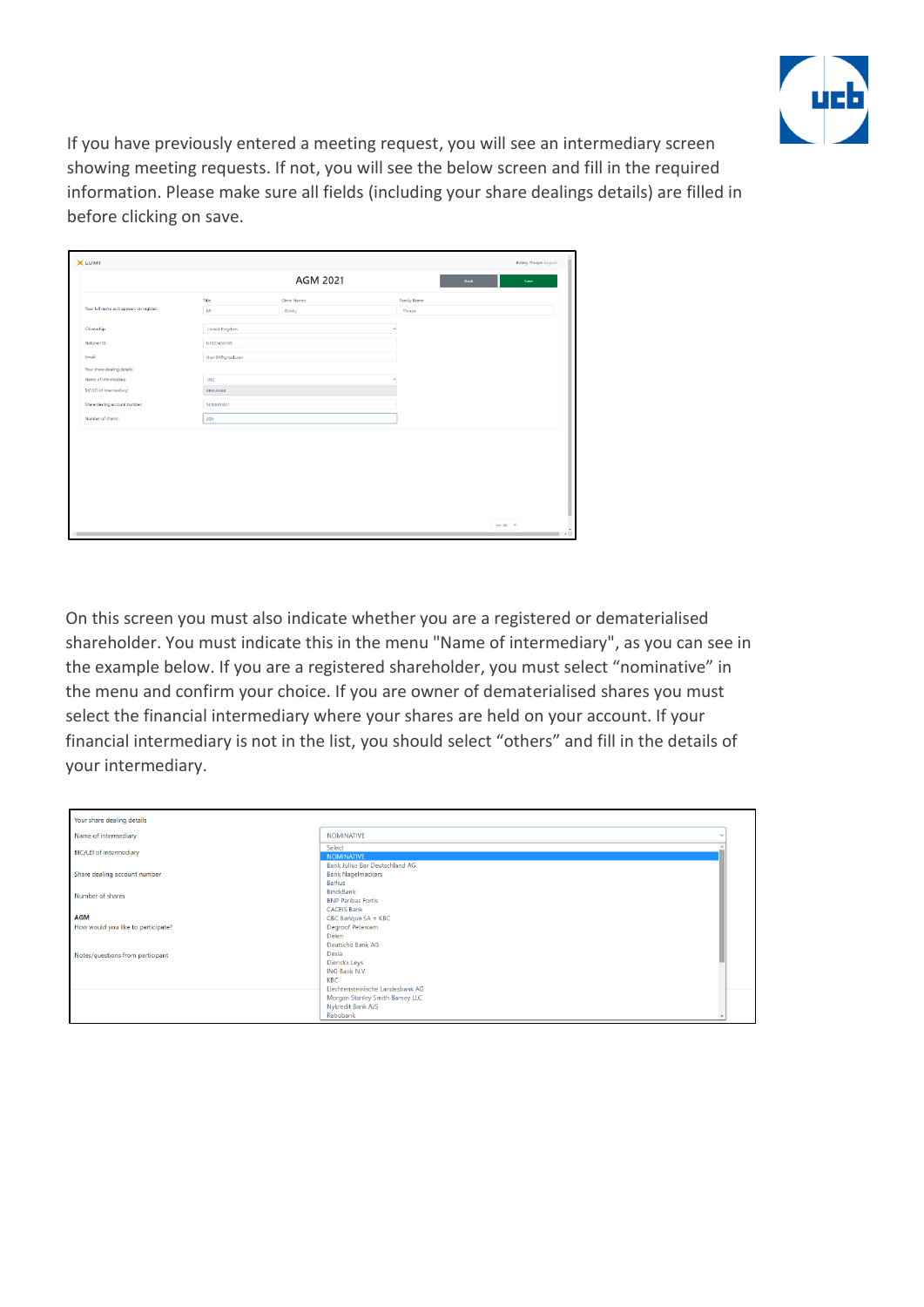

Once you click save, enter how you would like to participate at the meeting.

| <b>X</b> LUMI                            |                                                                                                                                                                     |             |
|------------------------------------------|---------------------------------------------------------------------------------------------------------------------------------------------------------------------|-------------|
|                                          | Back                                                                                                                                                                | Save        |
|                                          | Title<br>Given names                                                                                                                                                | Family name |
| Your full name as it appears on register | $[] \centering \includegraphics[width=0.47\textwidth]{figs/fig_1002-100}} \caption{The 3D (blue) and the 4D (blue) are shown in Fig.~\ref{fig:10}.} \label{fig:10}$ |             |
|                                          |                                                                                                                                                                     |             |
| Citizenship                              | Belgium                                                                                                                                                             |             |
| National ID                              |                                                                                                                                                                     |             |
| Email                                    |                                                                                                                                                                     |             |
| Your share dealing details               |                                                                                                                                                                     |             |
| Name of intermediary                     | Helfus                                                                                                                                                              |             |
| <b>BIC/LEI of intermediary</b>           | ASGWLFH3KM7YV2SFQL84                                                                                                                                                |             |
| Share dealing account number             |                                                                                                                                                                     |             |
| Number of shares                         |                                                                                                                                                                     |             |
|                                          |                                                                                                                                                                     |             |
| <b>AGM</b>                               |                                                                                                                                                                     |             |
| How would you like to participate?       | Select:<br>Select                                                                                                                                                   |             |
|                                          | Request to attend                                                                                                                                                   |             |
| Notes/questions from participant         | Appoint chairman (NOT AVAILABLE)                                                                                                                                    |             |
|                                          | Nominate a proxy                                                                                                                                                    |             |
|                                          | Direct vote [NOT AVAILABLE]<br>Do not wish to participate                                                                                                           |             |

Click on the option "Request to attend" or -"Nominate a proxy" in the "How would you like to participate" menu. If you wish to give proxy, please follow the steps explained in "How to give proxy" hereunder. If you wish to attend choose "Request to attend" and click on "Save".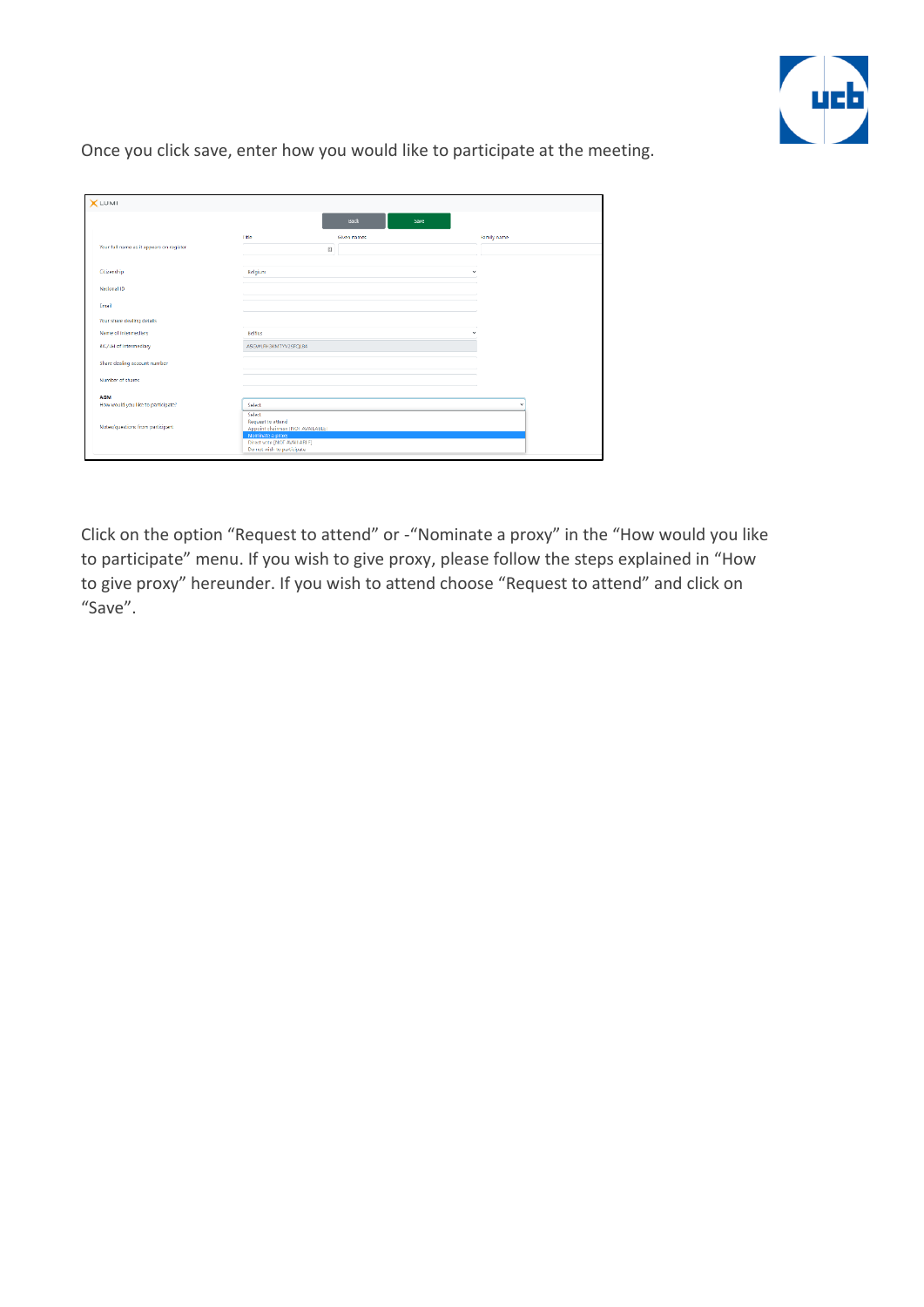

## **How to give a proxy**

After you have logged in and you wish to give a proxy, you must click on the option "Nominate a proxy" in the "How would you like to participate" menu.

| <b>XLUMI</b>                             |                                                                 |             |
|------------------------------------------|-----------------------------------------------------------------|-------------|
|                                          | Back<br>Save                                                    |             |
|                                          | title<br>Given names                                            | Family name |
| Your full name as it appears on register | $\begin{array}{c} 3 \end{array}$                                |             |
| <b>Citizenship</b>                       | Belgium                                                         | ×.          |
| National ID                              |                                                                 |             |
| Crasil                                   |                                                                 |             |
| Your share dealing details               |                                                                 |             |
| Name of intermediary                     | Belfus                                                          | ×.          |
| <b>BIC/Ltd of intermediary</b>           | ASGWLFH3KM7YV2SFQL84                                            |             |
| Share dealing account number             |                                                                 |             |
| Number of shares                         |                                                                 |             |
| AGM                                      |                                                                 |             |
| How would you like to participate?       | Select                                                          |             |
| Notes/questions from participant         | Select<br>Request to attend<br>Appoint chairman (NO1 AVAILABLE) |             |
|                                          | Nominato a proxy<br>Direct vote [NOT AVAILABLE]                 |             |
|                                          | Do not wish to participate                                      |             |

You will automatically be taken to the next screen where you must select the "OTHER" option.

| XLUMI           |                             |
|-----------------|-----------------------------|
|                 | Back<br>Save                |
|                 | <b>UCB AGM 2021 (AGM)</b>   |
| Appointed proxy | Select                      |
|                 | Select<br>Secretary General |
|                 | <b>OTHER</b>                |
|                 |                             |
|                 |                             |

On the next page, you must fill in all data exactly as shown in the example below. With the name "Rita Baeyens" and all other data. Then click on Save and this message will appear in the top right-hand corner.



Then click on "Back".

| <b>X</b> LUMI         |                 |                                                |              |
|-----------------------|-----------------|------------------------------------------------|--------------|
|                       |                 | Back<br>Save                                   |              |
|                       |                 | <b>UCB AGM 2021 (AGM)</b>                      |              |
| Appointed proxy       | <b>OTHER</b>    |                                                | $\checkmark$ |
|                       | Title           | Given names                                    | Family name  |
| Name of proxy         |                 | $\begin{array}{c} \square \end{array}$<br>Rita | Baeyens      |
| Citizenship           | Belgium         |                                                | $\checkmark$ |
| National ID           | Lumi            |                                                |              |
| Address               | <b>Brussels</b> |                                                |              |
| Email or phone number | 037403300       |                                                |              |
|                       |                 |                                                |              |